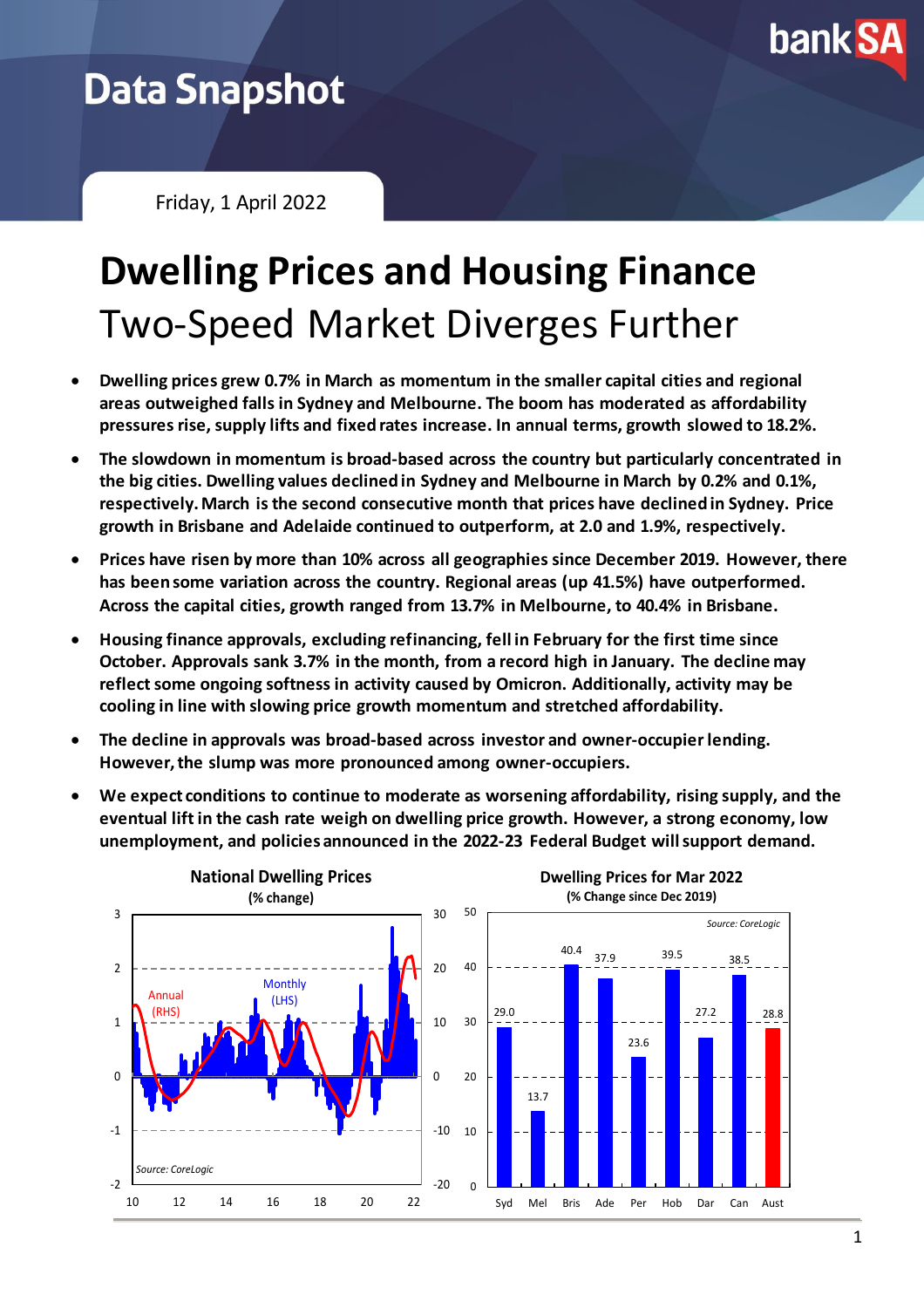#### **Dwelling Prices**

Dwelling prices grew by 0.7% in March as momentum in the smaller capital cities and regional areas outweighed falls in Sydney and Melbourne. Dwelling prices rose by 0.7% in March, following 0.6% growth in February. Monthly growth has been trending down since its peak of 2.8% in March 2021. However, growth remains above the 10-year average of 0.5%.

In annual terms, growth slowed to 18.2% over the year to March, down from 20.6% over the year to February. This is the first time since August 2021 that the annual growth rate has been below 20%. Annual growth will continue to slow in future months in line with the slowing in monthly momentum that was seen over the past year.

The slowdown in momentum is broad-based across the country but particularly concentrated in the big cities. Dwelling values declined in Sydney and Melbourne in March by 0.2% and 0.1%, respectively. March is the second consecutive month that prices have declined in Sydney. Momentum in our largest capitals has slowed considerably as affordability pressures mount and additional supply hits the market. The three-month growth rate peaked at 9.3% in Sydney in May 2021 and fell to 0.3% in March. Similarly, the three-month growth rate in Melbourne slowed from 5.8% in April 2021 to just 0.1% in March.

Price growth in Brisbane and Adelaide continued to outperform.Dwelling values were up 2.0% and 1.9% across the two cities, respectively. In annual terms, dwelling prices were up 29.3% in Brisbane and 26.3% in Adelaide. In fact, annual growth in Adelaide hit an all-time high. Momentum has remained robust across Brisbane and Adelaide through late-2021 and into 2022, as buyers benefit from better affordability relative to the largest capital cities of Sydney and Melbourne. Supply is also relatively more constrained in Brisbane and Adelaide.

Conditions also remained strong in Perth and the ACT, where prices jumped 1.0% in March, as well as Darwin, where prices increased 0.8%. Prices rose a more modest 0.3% in Hobart.

Prices have risen by more than 10% across all geographies since December 2019. However, there has been some variation across the country. Regional areas have been the outperformer, as prices have accelerated by 41.5%. Across the capital cities, the strongest performers have been the smaller capital cities of Brisbane (40.4%), Hobart (39.5%), Canberra (38.5%) and Adelaide (37.9%). The weakest growth was seen in Melbourne (13.7%) and Perth (23.6%).



Regional areas continue to outperform capital cities. However, momentum is slowing. Over the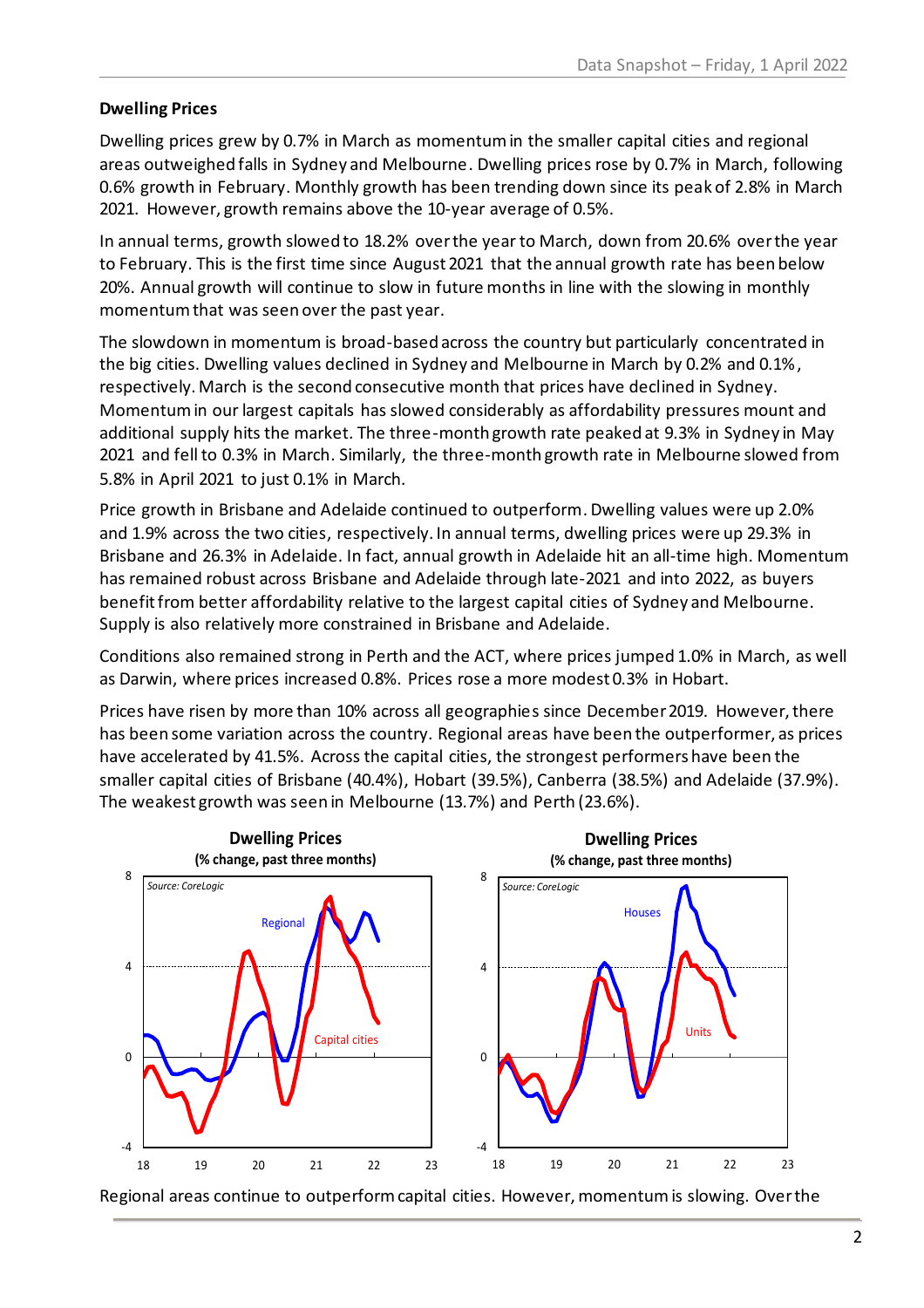three months to March, regional areas grew by 5.1%. This is down from the 5.7% three-month growth rate recorded to February. Conversely, dwelling prices across capital cities grew by 1.5% over the three months to March, down from 1.8% over the three months to February.

House price growth also continued to outpace unit price growth. House prices grew by 0.8% in March, up from 0.7% in February. On the other hand, unit prices grew by 0.3% for a third consecutive month. However, momentum is slowing across both categories. In three-month terms, house prices grew by 2.8% to March, down from the 3.2% growth to February. Unit prices were also weaker in three-month terms, down from 1.0% to February to 0.9% to March.

The supply of dwellings is increasing slowly as new listings (ie. the flow) are tracking above levels seen in recent years. However, total listings (ie. the stock) remain around 30% below the five-year average as demand remains strong and listings are snapped up quickly. But when looking deeper, we can see that supply conditions vary across markets. Total listing levels are low across cities with continued strong dwelling price momentum, such as Brisbane and Adelaide. Supply levels are higher in the more expensive capital cities of Sydney and Melbourne, as sellers are returning to the market and buyer demand is impacted by stretched affordability, higher fixed interest rates, and the prospect of interest rate increases on the horizon.



#### **Housing Finance**

Housing finance approvals, excluding refinancing, fell in February for the first time since October. Finance approvals sank 3.7% in the month, from a record high level in January. Although the fall only partly unwound the 13.5% run-up in approvals over the three-monthsto January. The monthly decline may reflect some delayed softness in housing activity caused by the spread of Omicron over December and January. Additionally, housing market activity may be cooling in line with slowing price growth momentum and stretched affordability.

The decline in approvals over February was broad-based across both investor and owner-occupier lending. However, the slump in approvals was more pronounced among owner-occupiers.

Lending to owner-occupiers dropped by 4.7% in February and is 1.0% lower in annual terms. The result marks the first time in around 2½ yearsthat annual growth in owner-occupier lending has turned negative. Among owner-occupiers, lending to first-home buyers took a massive hit in February, accounting for almost half of the total decline in owner-occupier lending. This likely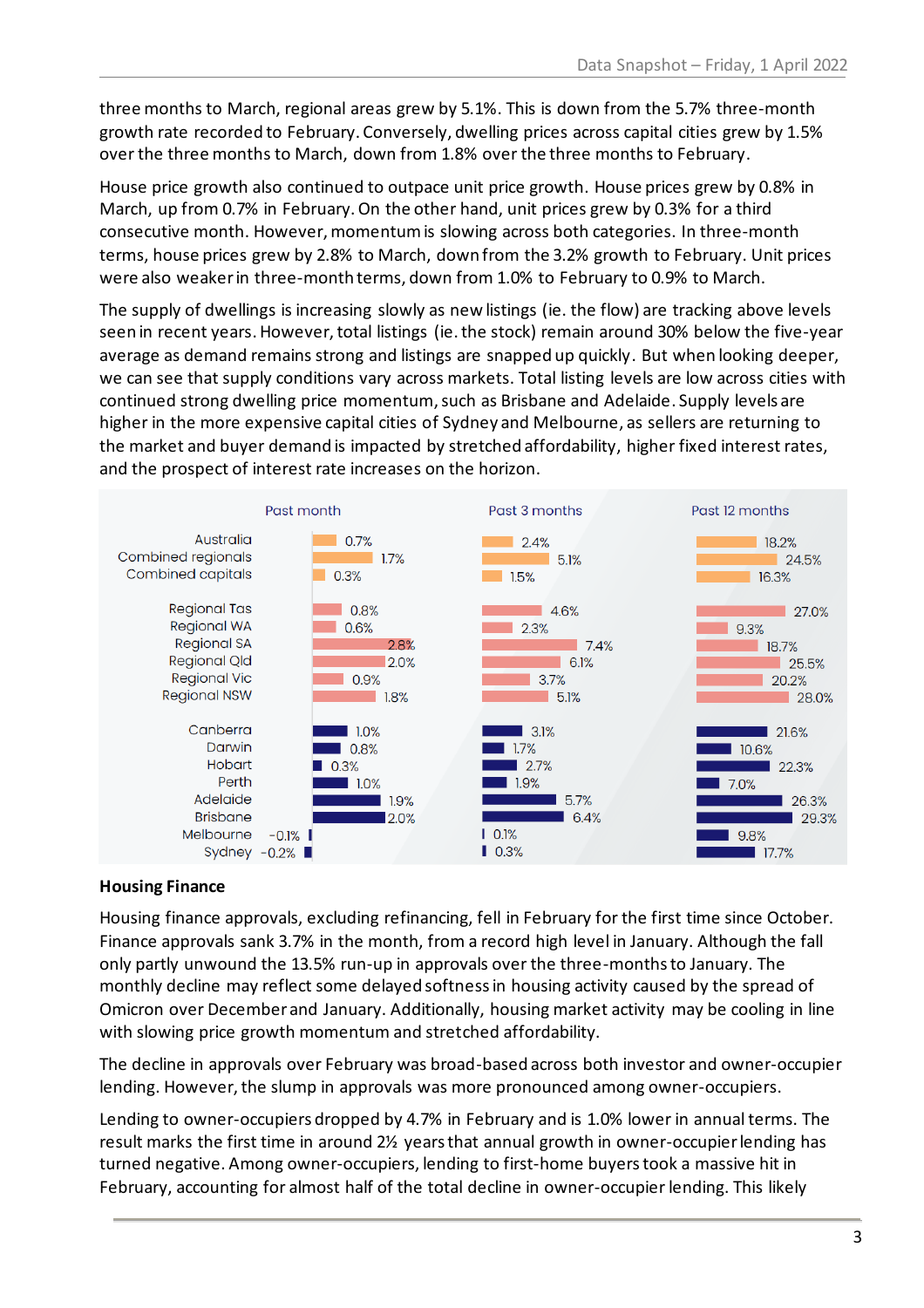reflects growing affordability pressures as first-home buyers are increasingly being squeezed out of the market by higher prices.

Investorlending fell for the first time since October 2020, dropping 1.8% over the month. However, lending to investors is still 55.8% higher in annual terms, reflecting the incredible momentum in investor lending over the past 16 months.

Across the states, lending declined most sharply in the regions most disrupted by the spread of Omicron, including NSW (-8.6%), SA (-6.7%), Victoria (-3.7%) and Queensland (-2.9%). Each of these states reported a decline in both owner-occupier and investor finance approvals in February, although the fall was consistently more pronounced among owner-occupiers.

Tasmania and WA bucked the trend in February, approvals jumped 2.6% and 1.9%, respectively. Investor lending was relatively stronger across both WA (6.8%) and Tasmania (2.8%), while growth in owner-occupier lending was also positive in both states. In annual terms, approvals remain higher across all states and territories, save for WA, Tasmania and the NT. The annual performance reflects strong growth in investor lending over the past 12 months.



#### **Outlook**

We expect the housing boom to continue to moderate as worsening affordability, rising supply, higher fixed rates and the prospect of future interest rate rises act as headwinds to growth.

However, continued strength in the economy and an expected decline in the unemployment rate to below 4% will support the market. In addition, policies announced in the 2022-23 Federal Budget allowing more first-home buyers to enter the housing market with a lower deposit without paying Lenders Mortgage Insurance (LMI) will support demand.

We expect dwelling prices to fall more broadly once the RBA begins increasing interest rates. We continue to expect the first interest rate increase to come in August, however, we wouldn't rule out a move in June or July.

Price falls are expected to extend into 2023 and beyond as the RBA normalises interest rates alongside the economic recovery. However, despite the predicted declines, prices are expected to settle at high levels relative to before the pandemic.

> **Jarek Kowcza and Jameson Coombs** Ph: 0481 476 436